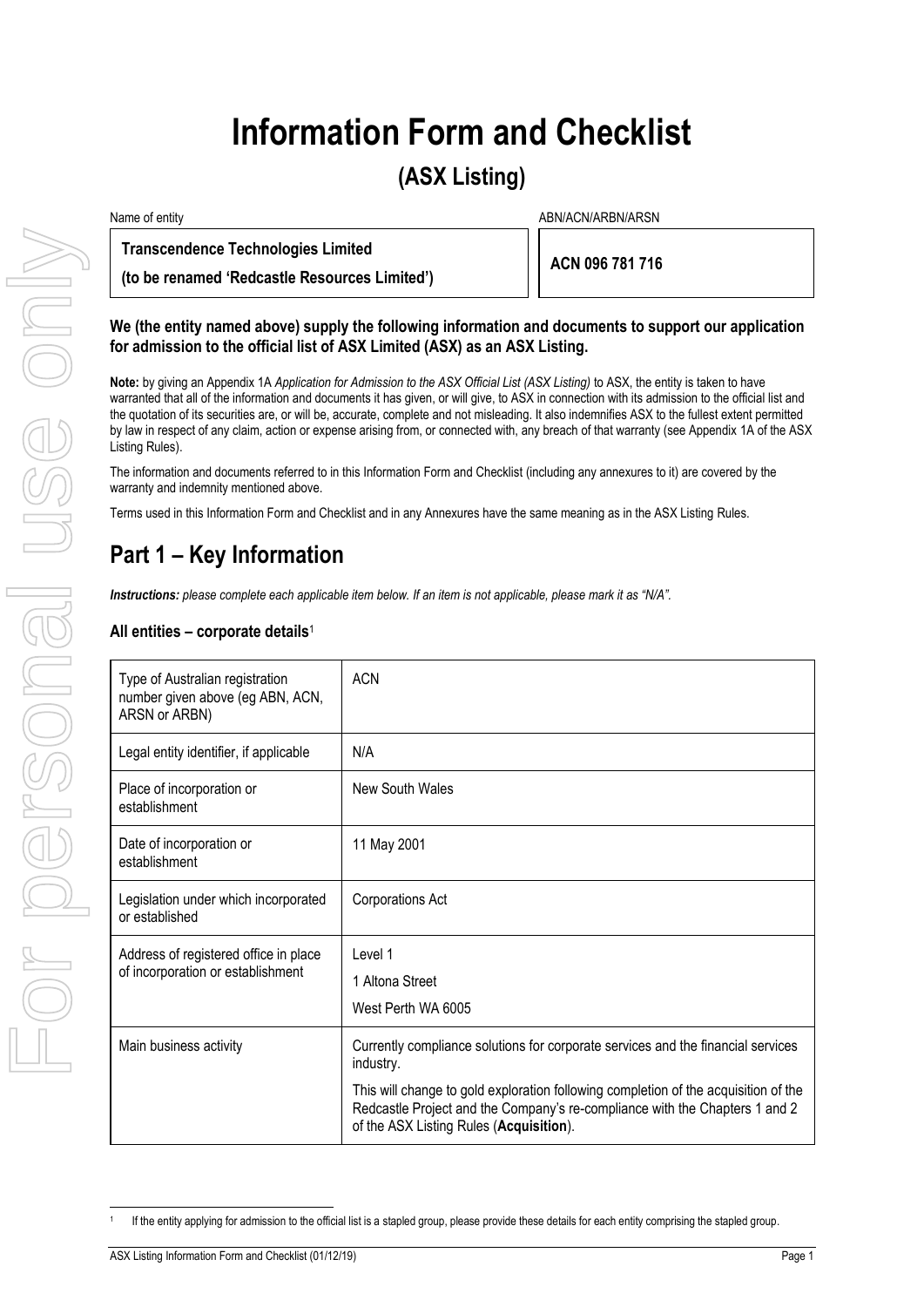| Country where main business activity<br>is mostly carried on | Australia                                        |
|--------------------------------------------------------------|--------------------------------------------------|
| Other exchanges on which the entity<br>is listed             | None.                                            |
| Street address of principal<br>administrative office         | Level 1<br>1 Altona Street<br>West Perth WA 6005 |
| Postal address of principal<br>administrative office         | Level 1<br>1 Altona Street<br>West Perth WA 6005 |
| Telephone number of principal<br>administrative office       | +61 8 6559 1792                                  |
| E-mail address for investor enquiries                        | info@tt-limited.com                              |
| Website URL                                                  | https://tt-limited.com                           |

# **All entities – board and senior management details**<sup>2</sup>

|                                                                   | Street address of principal<br>administrative office                                            | Level 1<br>1 Altona Street<br>West Perth WA 6005                                                                            |
|-------------------------------------------------------------------|-------------------------------------------------------------------------------------------------|-----------------------------------------------------------------------------------------------------------------------------|
|                                                                   | Postal address of principal<br>administrative office                                            | Level 1<br>1 Altona Street<br>West Perth WA 6005                                                                            |
|                                                                   | Telephone number of principal<br>administrative office                                          | +61 8 6559 1792                                                                                                             |
|                                                                   | E-mail address for investor enquiries                                                           | info@tt-limited.com                                                                                                         |
|                                                                   | <b>Website URL</b>                                                                              | https://tt-limited.com                                                                                                      |
|                                                                   | All entities $-$ board and senior management details <sup>2</sup>                               |                                                                                                                             |
|                                                                   | Full name and title of chairperson of<br>directors                                              | Jeremy King - Non-Executive Chairman                                                                                        |
| $\begin{array}{c} \hline \hline \hline \hline \hline \end{array}$ | Full names of all existing directors                                                            | Jeremy King - Non-Executive Chairman<br>Patrick Holywell - Non-Executive Director<br>Mauro Piccini - Non-Executive Director |
|                                                                   | Full names of any persons proposed<br>to be appointed as additional or<br>replacement directors | Trevor Dixon - Technical Director                                                                                           |
|                                                                   | Full name and title of CEO/managing<br>director                                                 | Trevor Dixon - Technical Director (following completion of the Acquisition)                                                 |
|                                                                   | Email address of CEO/managing<br>director                                                       | Trevor Dixon - tid@westnet.com.au                                                                                           |
|                                                                   | Full name and title of CFO                                                                      | N/A                                                                                                                         |
|                                                                   | Email address of CFO                                                                            | N/A                                                                                                                         |
|                                                                   | Full name and title of company<br>secretary                                                     | Sarah Smith                                                                                                                 |
|                                                                   | Email address of company secretary                                                              | Sarah Smith - ss@miradorcorporate.com                                                                                       |

<sup>2</sup>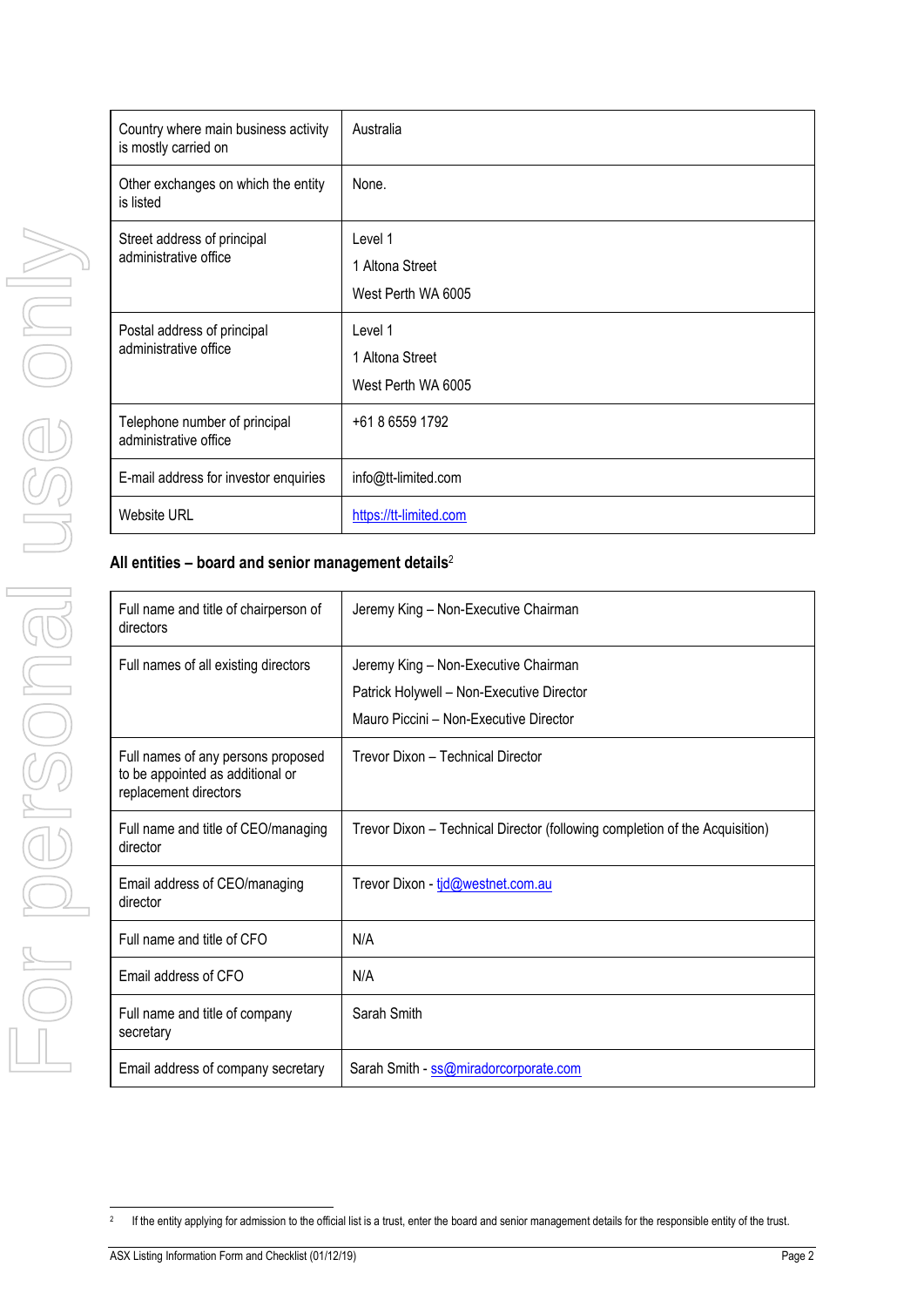# **All entities – ASX compliance contact details**<sup>3</sup>

| Full name and title of ASX contact(s)      | Sarah Smith                                      |
|--------------------------------------------|--------------------------------------------------|
| Business address of ASX contact(s)         | Level 1<br>1 Altona Street<br>West Perth WA 6005 |
| Business phone number of ASX<br>contact(s) | +61 8 6559 1792                                  |
| Mobile phone number of ASX<br>contact(s)   | + 61 (0) 422 128 707                             |
| Email address of ASX contact(s)            | Sarah Smith - ss@miradorcorporate.com            |

### **All entities – investor relations contact details**

| Full name and title of person<br>responsible for investor relations   | Sarah Smith                           |
|-----------------------------------------------------------------------|---------------------------------------|
| Business phone number of person<br>responsible for investor relations | +61 8 6559 1792                       |
| Email address of person responsible<br>for investor relations         | Sarah Smith - ss@miradorcorporate.com |

# **All entities – auditor details**<sup>4</sup>

| Full name of auditor | BDO Audit (WA) Pty Ltd |
|----------------------|------------------------|
|----------------------|------------------------|

# **All entities – registry details**<sup>5</sup>

|                                                                       | West Perth WA 6005                      |
|-----------------------------------------------------------------------|-----------------------------------------|
| Business phone number of ASX<br>contact(s)                            | +61 8 6559 1792                         |
| Mobile phone number of ASX<br>contact(s)                              | + 61 (0) 422 128 707                    |
| Email address of ASX contact(s)                                       | Sarah Smith - ss@miradorcorporate.com   |
| All entities - investor relations contact details                     |                                         |
| Full name and title of person<br>responsible for investor relations   | Sarah Smith                             |
| Business phone number of person<br>responsible for investor relations | +61 8 6559 1792                         |
| Email address of person responsible<br>for investor relations         | Sarah Smith - ss@miradorcorporate.com   |
| All entities $-$ auditor details <sup>4</sup>                         |                                         |
| Full name of auditor                                                  | BDO Audit (WA) Pty Ltd                  |
| All entities – registry details $5$                                   |                                         |
| Name of securities registry                                           | <b>Automic Registry Services</b>        |
| Address of securities registry                                        | Level 2                                 |
|                                                                       | 267 St Georges Terrace<br>PERTH WA 6000 |
| Phone number of securities registry                                   | 1300 288 664                            |
| Fax number of securities registry                                     | None, not applicable                    |
| Email address of securities registry                                  | hello@automic.com.au                    |
| Type of subregisters the entity will                                  | CHESS and Issuer Sponsored              |
| operate <sup>6</sup>                                                  |                                         |

<sup>&</sup>lt;sup>3</sup> Under Listing Rule 1.1 Condition 13, a listed entity must appoint a person responsible for communication with ASX on Listing Rule matters. You can appoint more than one person to cater for situations where the primary nominated contact is not available.

<sup>4</sup> In certain cases, ASX may require the applicant to provide information about the qualifications and experience of its auditor for release to the market before quotation commences (see Guidance Note 1 section 2.12).

<sup>5</sup> If the entity has different registries for different classes of securities, please indicate clearly which registry details apply to which class of securities.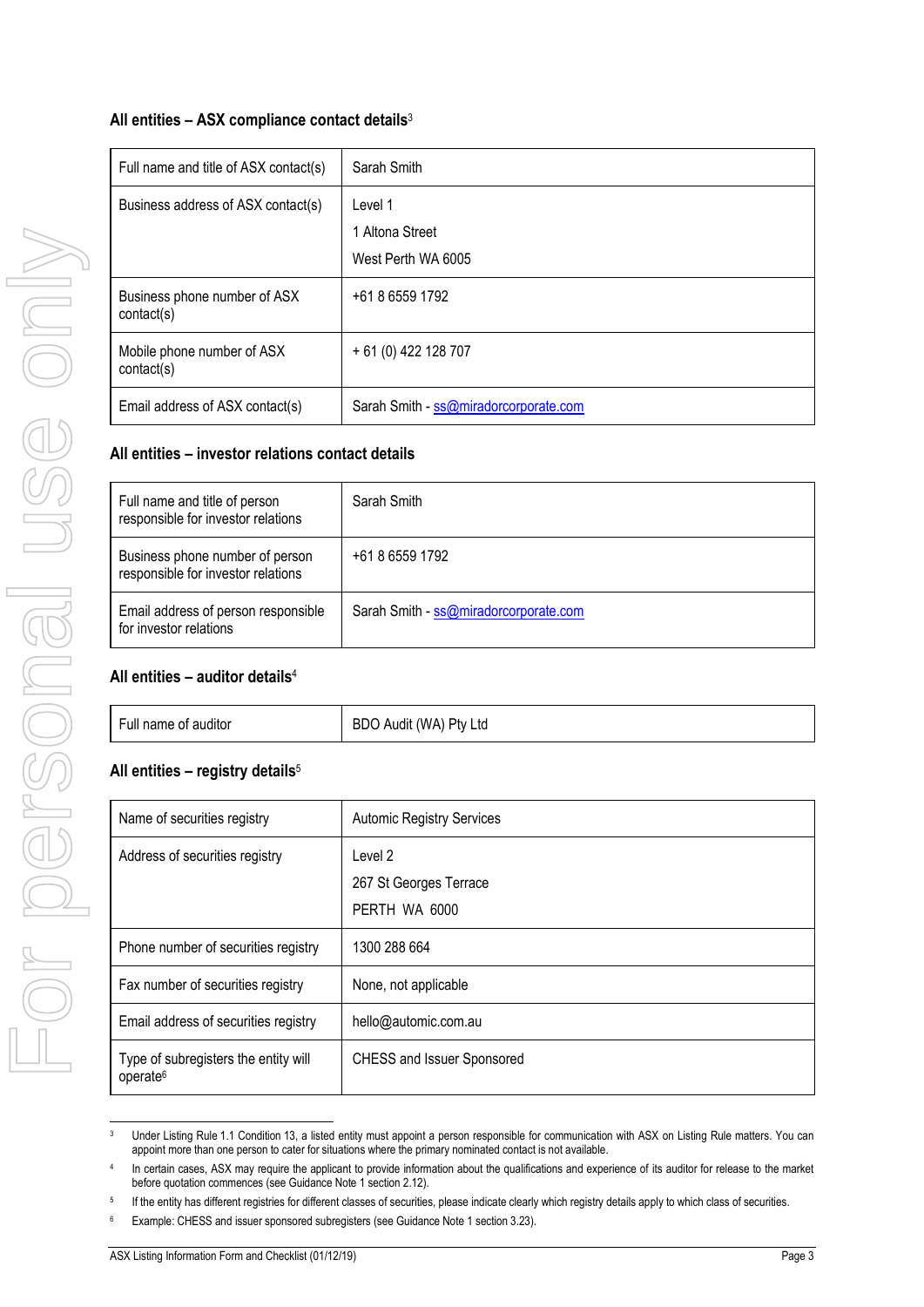# **All entities – key dates**

| Annual balance date                                                                            | 30 June  |
|------------------------------------------------------------------------------------------------|----------|
| Month in which annual meeting is<br>usually held (or intended to be held)7                     | November |
| Months in which dividends or<br>distributions are usually paid (or are<br>intended to be paid) | N/A      |

# **Trusts – additional details**

| Name of responsible entity                                        | N/A |
|-------------------------------------------------------------------|-----|
| Full names of the members of the<br>compliance committee (if any) | N/A |

### **Entities incorporated or established outside Australia – additional details**

| Name and address of the entity's<br>Australian agent for service of<br>process | N/A |
|--------------------------------------------------------------------------------|-----|
| Address of registered office in<br>Australia (if any)                          | N/A |

# **Entities listed or to be listed on another exchange or exchanges**

| Name of the other exchange(s) where<br>the entity is or proposes to be listed  | N/A     |
|--------------------------------------------------------------------------------|---------|
| Is the ASX listing intended to be the<br>entity's primary or secondary listing | Primary |

# **Part 2 – Checklist Confirming Compliance with Admission Requirements**

*Instructions: please indicate in the "Location/Confirmation" column for each item below and in any Annexures where the information or document referred to in that item is to be found (eg in the case of information, the specific page reference in the Offer Document where that information is located or, in the case of a document, the folder tab number where that document is located). If the item asks for confirmation of a matter, you may simply enter "Confirmed"" in the "Location/Confirmation" column. If an item is not applicable, please mark it as "N/A".*

In this regard, it will greatly assist ASX and speed up its review of the application if the various documents referred to in this Checklist and *any Annexures (other than the 2 copies of the applicant's Offer Document (as lodged with ASIC) referred to in item [4](#page-4-0) and the 10 printed*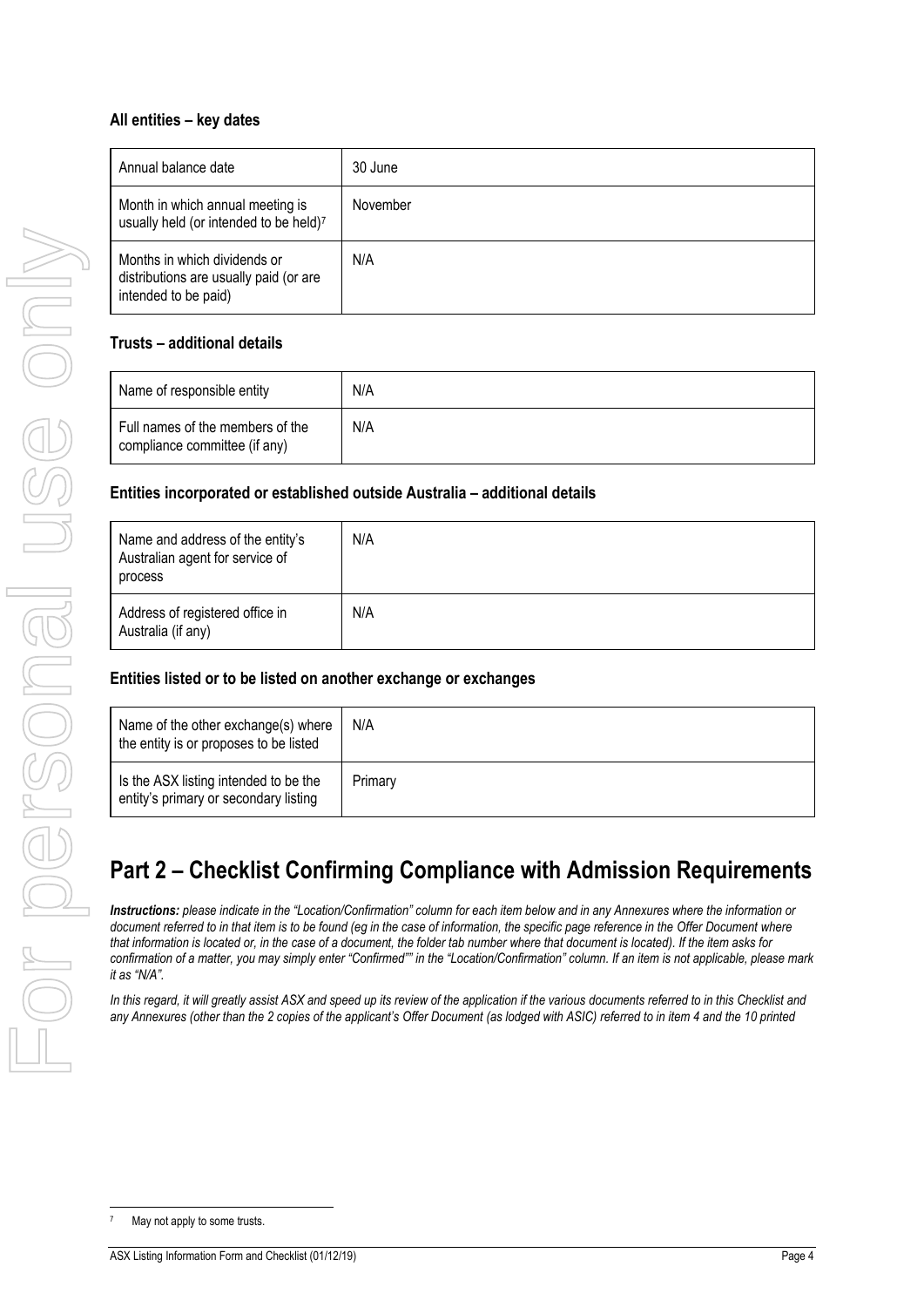*versions of the final Offer Document referred to in note [10\)](#page-4-1) are provided in a folder separated by numbered tabs and if the entity's constitution and copies of all material contracts are provided both in hard copy and in electronic format.*

*Note that completion of this Checklist and any Annexures is not to be taken to represent that the entity is necessarily in full or substantial compliance with the ASX Listing Rules or that ASX will admit the entity to its official list. Admission to the official list is in ASX's absolute discretion and ASX may refuse admission without giving any reasons (see Listing Rule 1.19).*

*A reference in this Checklist and in any Annexures to the "Offer Document" means the listing prospectus, product disclosure statement or information memorandum lodged by the applicant with ASX pursuant to Listing Rule 1.1 Condition 3.*

*If the applicant lodges a supplementary or replacement prospectus, product disclosure statement or information memorandum with ASX, ASX may require it to update this Checklist and any Annexures by reference to that document.*

### **All entities – key supporting documents**

<span id="page-4-1"></span><span id="page-4-0"></span>

| N° Item                                                                                                                                                                                                                                                                                                                                                             | Location/Confirmation                                                 |
|---------------------------------------------------------------------------------------------------------------------------------------------------------------------------------------------------------------------------------------------------------------------------------------------------------------------------------------------------------------------|-----------------------------------------------------------------------|
| 1. A copy of the entity's certificate of incorporation, certificate of registration or<br>other evidence of status (including any change of name)                                                                                                                                                                                                                   | Certificate of Incorporation is at Tab 1.                             |
| 2. A copy of the entity's constitution (Listing Rule 1.1 Condition 2) <sup>8</sup>                                                                                                                                                                                                                                                                                  | Constitution is at Tab 2.                                             |
| 3. Either:<br>(a) confirmation that the entity's constitution includes the provisions of<br>Appendix 15A or Appendix 15B (as applicable); or<br>(b) a completed checklist that the constitution complies with the Listing<br>Rules (Listing Rule 1.1 Condition 2) <sup>9</sup>                                                                                      | Refer to clause 33 of the Constitution                                |
| 4. An electronic version and 2 hard copies of the Offer Document, as lodged<br>with ASIC (Listing Rule 1.1 Condition 3) <sup>10</sup>                                                                                                                                                                                                                               | Prospectus is at Tab 3. Hard copies<br>provided on 23 September 2021. |
| 5. Where in the Offer Document is the prominent statement that ASX takes no<br>responsibility for the contents of the Offer Document (Listing Rule 1.1<br>Condition 3)?                                                                                                                                                                                             | 'Important Notices' of the Prospectus                                 |
| 6. Original executed ASX Online agreement confirming that documents may be<br>given to ASX and authenticated electronically (Listing Rule 1.1<br>Condition 14) <sup>11</sup>                                                                                                                                                                                        | ASX Online Agreement is at Tab 4.                                     |
| 7. If the entity's corporate governance statement <sup>12</sup> is included in its Offer<br>Document, the page reference where it is included. Otherwise, a copy of the<br>entity's corporate governance statement (Listing Rule 1.1 Condition 16)                                                                                                                  | Corporate Governance Statement is at<br>Tab 5.                        |
| 8. If the entity will be included in the S & P All Ordinaries Index on admission to<br>the official list, <sup>13</sup> where in its Offer Document does it state that it will have an<br>audit committee (Listing Rule 1.1 Condition 17)?                                                                                                                          | Not applicable.                                                       |
| 9. If the entity will be included in the S & P / ASX 300 Index on admission to the<br>official list, <sup>14</sup> where in its Offer Document does it state that it will comply with<br>the recommendations set by the ASX Corporate Governance Council in<br>relation to the composition and operation of the audit committee (Listing<br>Rule 1.1 Condition 17)? | Not applicable.                                                       |

For personal use only VIIOS PSSONSE USS ON

<sup>8</sup> It will assist ASX if the copy of the constitution is provided both in hard copy and in electronic format.

<sup>9</sup> An electronic copy of the checklist is available from the ASX Compliance Downloads page on ASX's website.

<sup>&</sup>lt;sup>10</sup> The applicant should also provide 10 printed copies of the final Offer Document to ASX as soon as they are available.

<sup>11</sup> An electronic copy of the *ASX Online Agreement* is available from the ASX Compliance Downloads page on ASX's website.

<sup>&</sup>lt;sup>12</sup> The entity's "corporate governance statement" is the statement disclosing the extent to which the entity will follow, as at the date of its admission to the official list, the recommendations set by the ASX Corporate Governance Council. If the entity does not intend to follow all the recommendations on its admission to the official list, the entity must separately identify each recommendation that will not be followed and state its reasons for not following the recommendation and what (if any) alternative governance practices it intends to adopt in lieu of the recommendation.

<sup>&</sup>lt;sup>13</sup> If the entity is unsure whether they will be included in the S & P All Ordinaries Index on admission to the official list, they should contact ASX or S & P.

<sup>&</sup>lt;sup>14</sup> If the entity is unsure whether they will be included in the S & P / ASX 300 Index on admission to the official list, they should contact ASX or S & P.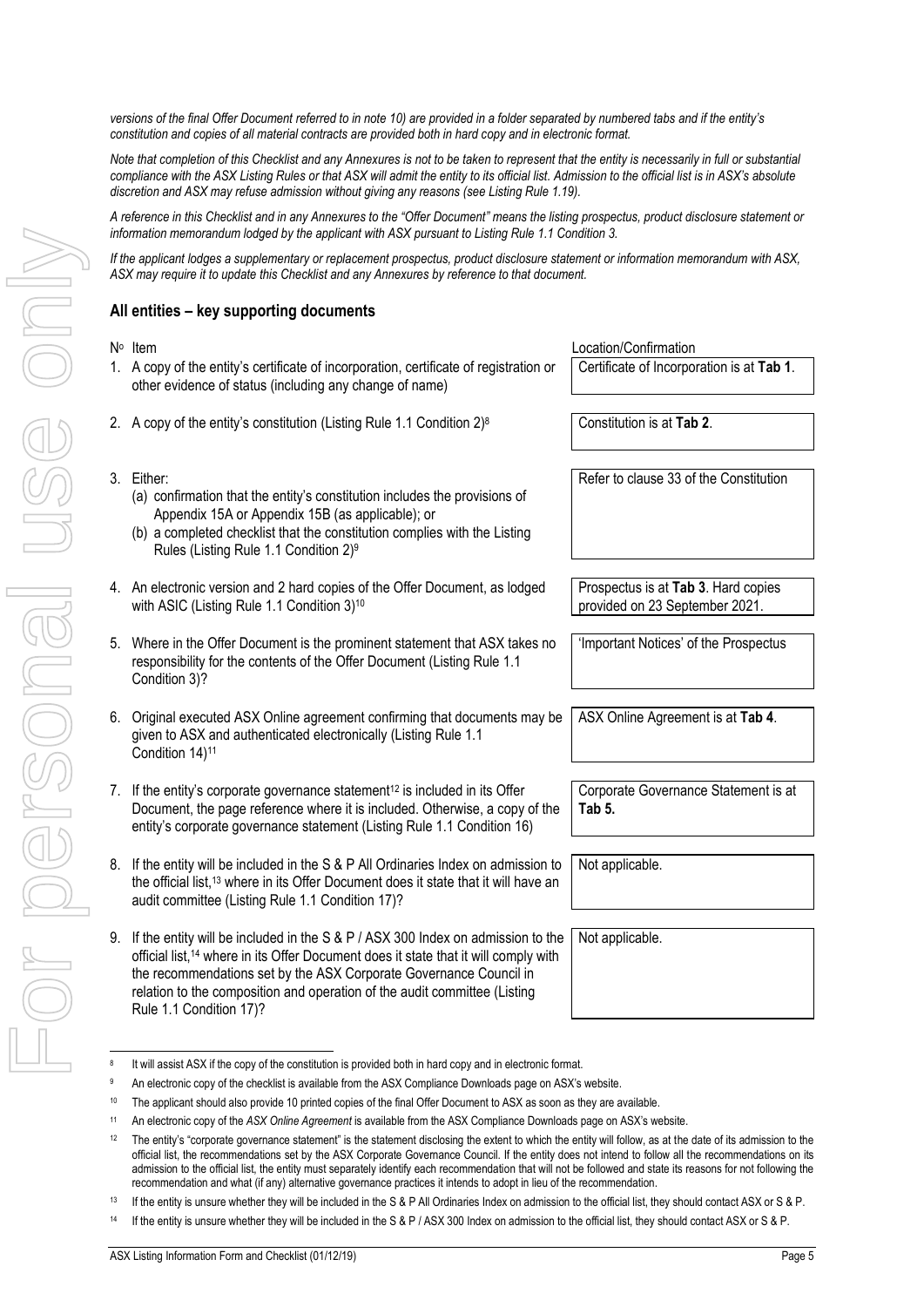<span id="page-5-3"></span><span id="page-5-2"></span><span id="page-5-1"></span><span id="page-5-0"></span>

|    | N° Item                                                                                                                                                                                                                                                                                                                                                                                                                                                                                                                                                                                                                                                                                                                                                                                                                                                                                                                                                                                                                                                                                                                                                                                                                                                             | Location/Confirmation                                                               |
|----|---------------------------------------------------------------------------------------------------------------------------------------------------------------------------------------------------------------------------------------------------------------------------------------------------------------------------------------------------------------------------------------------------------------------------------------------------------------------------------------------------------------------------------------------------------------------------------------------------------------------------------------------------------------------------------------------------------------------------------------------------------------------------------------------------------------------------------------------------------------------------------------------------------------------------------------------------------------------------------------------------------------------------------------------------------------------------------------------------------------------------------------------------------------------------------------------------------------------------------------------------------------------|-------------------------------------------------------------------------------------|
|    | 10. If the entity will be included in the S & P / ASX 300 Index on admission to the<br>official list, <sup>15</sup> where in its Offer Document does it state that it will have a<br>remuneration committee comprised solely of non-executive directors (Listing<br>Rule 1.1 Condition 18)                                                                                                                                                                                                                                                                                                                                                                                                                                                                                                                                                                                                                                                                                                                                                                                                                                                                                                                                                                          | Not applicable.                                                                     |
|    | 11. If the entity's trading policy is included in its Offer Document, the page<br>reference where it is included. Otherwise, a copy of the entity's trading policy<br>(Listing Rule 1.1 Condition 19)                                                                                                                                                                                                                                                                                                                                                                                                                                                                                                                                                                                                                                                                                                                                                                                                                                                                                                                                                                                                                                                               | Refer to the Trading Policy at Tab 6.                                               |
|    | 12. For each director or proposed director, the CEO or proposed CEO, and the<br>CFO or proposed CFO (together, "relevant officers") of the entity at the date<br>of listing, <sup>16</sup> a list of the countries in which they have resided over the past<br>10 years (Listing Rule 1.1 Condition 20 and Guidance Note 1 section 3.21) <sup>17</sup>                                                                                                                                                                                                                                                                                                                                                                                                                                                                                                                                                                                                                                                                                                                                                                                                                                                                                                              | Jeremy King - Australia<br>Patrick Holywell - Australia<br>Trevor Dixon - Australia |
|    | 13. For each relevant officer, a list of any other names or alias they have used in<br>the past 10 years, including any maiden name or married name <sup>18</sup> (Listing<br>Rule 1.1 Condition 20 and Guidance Note 1 section 3.21)                                                                                                                                                                                                                                                                                                                                                                                                                                                                                                                                                                                                                                                                                                                                                                                                                                                                                                                                                                                                                               | Not applicable.                                                                     |
|    | 14. For each relevant officer who is or has in the past 10 years been a resident<br>of Australia, an original or certified true copy of a national criminal history<br>check obtained from the Australian Federal Police, a State or Territory police<br>service or a broker accredited by Australian Criminal Intelligence<br>Commission which is not more than 12 months old (Listing Rule 1.1)<br>Condition 20 and Guidance Note 1 section 3.21)                                                                                                                                                                                                                                                                                                                                                                                                                                                                                                                                                                                                                                                                                                                                                                                                                 | As provided on 29 September 2021 and<br>12 October 2021                             |
|    | 15. For each relevant officer who is or has in the past 10 years been a resident<br>of a country other than Australia, an original or certified true copy of an<br>equivalent national criminal history check to that mentioned in item 14 above<br>for each country in which the relevant officer has resided over the past<br>10 years (in English or together with a certified English translation) which is<br>not more than 12 months old or, if such a check is not available in any such<br>country, a statutory declaration <sup>19</sup> from the relevant officer confirming that fact<br>and that he or she has not been convicted in that country of:<br>(a) any criminal offence involving fraud, dishonesty, misrepresentation,<br>concealment of material facts or breach of his or her duties as a director<br>or officer of a company or other entity; or<br>(b) any other criminal offence which at the time carried a maximum term of<br>imprisonment of five years or more (regardless of the period, if any, for<br>which he or she was sentenced),<br>or, if that is not the case, a statement to that effect and a detailed<br>explanation of the circumstances involved (Listing Rule 1.1 Condition 20 and<br>Guidance Note 1 section 3.21) | Not applicable.                                                                     |
|    | 16. For each relevant officer who is or has in the past 10 years been a resident<br>of Australia, an original or certified true copy of a search of the Australian<br>Financial Security Authority National Personal Insolvency Index which is not<br>more than 12 months old (Listing Rule 1.1 Condition 20 and Guidance<br>Note 1 section 3.21)                                                                                                                                                                                                                                                                                                                                                                                                                                                                                                                                                                                                                                                                                                                                                                                                                                                                                                                   | Refer to bankruptcy checks at Tab 7.                                                |
|    | 17. For each relevant officer who is or has in the past 10 years been a resident<br>of a country other than Australia, an original or certified true copy of an                                                                                                                                                                                                                                                                                                                                                                                                                                                                                                                                                                                                                                                                                                                                                                                                                                                                                                                                                                                                                                                                                                     | Not applicable.                                                                     |
| 15 | If the entity is unsure whether they will be included in the S & P / ASX 300 Index on admission to the official list, they should contact ASX or S & P.                                                                                                                                                                                                                                                                                                                                                                                                                                                                                                                                                                                                                                                                                                                                                                                                                                                                                                                                                                                                                                                                                                             |                                                                                     |
| 16 | If the entity applying for admission to the official list is a trust, references in items 12, 13, 14, 15, 16, 17 and 18 to a relevant officer mean a relevant offic                                                                                                                                                                                                                                                                                                                                                                                                                                                                                                                                                                                                                                                                                                                                                                                                                                                                                                                                                                                                                                                                                                 |                                                                                     |
| 17 | of the responsible entity of the trust.<br>The information referred to in items 12, 13, 14, 15, 16, 17 and 18 is required so that ASX can be satisfied that the relevant officer is of good fame ar<br>character under Listing Rule 1 Condition 20.                                                                                                                                                                                                                                                                                                                                                                                                                                                                                                                                                                                                                                                                                                                                                                                                                                                                                                                                                                                                                 |                                                                                     |
| 18 | The sample statutory declaration referred to in item 18 below addresses this requirement. Note that if the relevant officer has used another name or ali<br>(including a maiden name or married name) in the past 10 years, the criminal record and bankruptcy checks referred to in items 14, 15, 16, 17 must cov<br>all of the names or aliases the relevant officer has used over that period.                                                                                                                                                                                                                                                                                                                                                                                                                                                                                                                                                                                                                                                                                                                                                                                                                                                                   |                                                                                     |
| 19 | The sample statutory declaration referred to in item 18 below also addresses this requirement.                                                                                                                                                                                                                                                                                                                                                                                                                                                                                                                                                                                                                                                                                                                                                                                                                                                                                                                                                                                                                                                                                                                                                                      |                                                                                     |

<span id="page-5-5"></span><span id="page-5-4"></span><sup>&</sup>lt;sup>16</sup> If the entity applying for admission to the official list is a trust, references in items [12,](#page-5-1) [13,](#page-5-2) [14,](#page-5-0) [15,](#page-5-3) [16,](#page-5-4) [17](#page-5-5) an[d 18](#page-6-0) to a relevant officer mean a relevant officer of the responsible entity of the trust.

<sup>&</sup>lt;sup>17</sup> The information referred to in items [12,](#page-5-1) [13,](#page-5-2) [14,](#page-5-0) [15,](#page-5-3) [16,](#page-5-4) [17](#page-5-5) an[d 18](#page-6-0) is required so that ASX can be satisfied that the relevant officer is of good fame and character under Listing Rule 1 Condition 20.

<sup>&</sup>lt;sup>[18](#page-6-0)</sup> The sample statutory declaration referred to in item 18 below addresses this requirement. Note that if the relevant officer has used another name or alias (including a maiden name or married name) in the past 10 years, the criminal record and bankruptcy checks referred to in items [14,](#page-5-0) [15,](#page-5-3) [16,](#page-5-4) [17](#page-5-5) must cover all of the names or aliases the relevant officer has used over that period.

ASX Listing Information Form and Checklist (01/12/19) **Page 6 Page 6**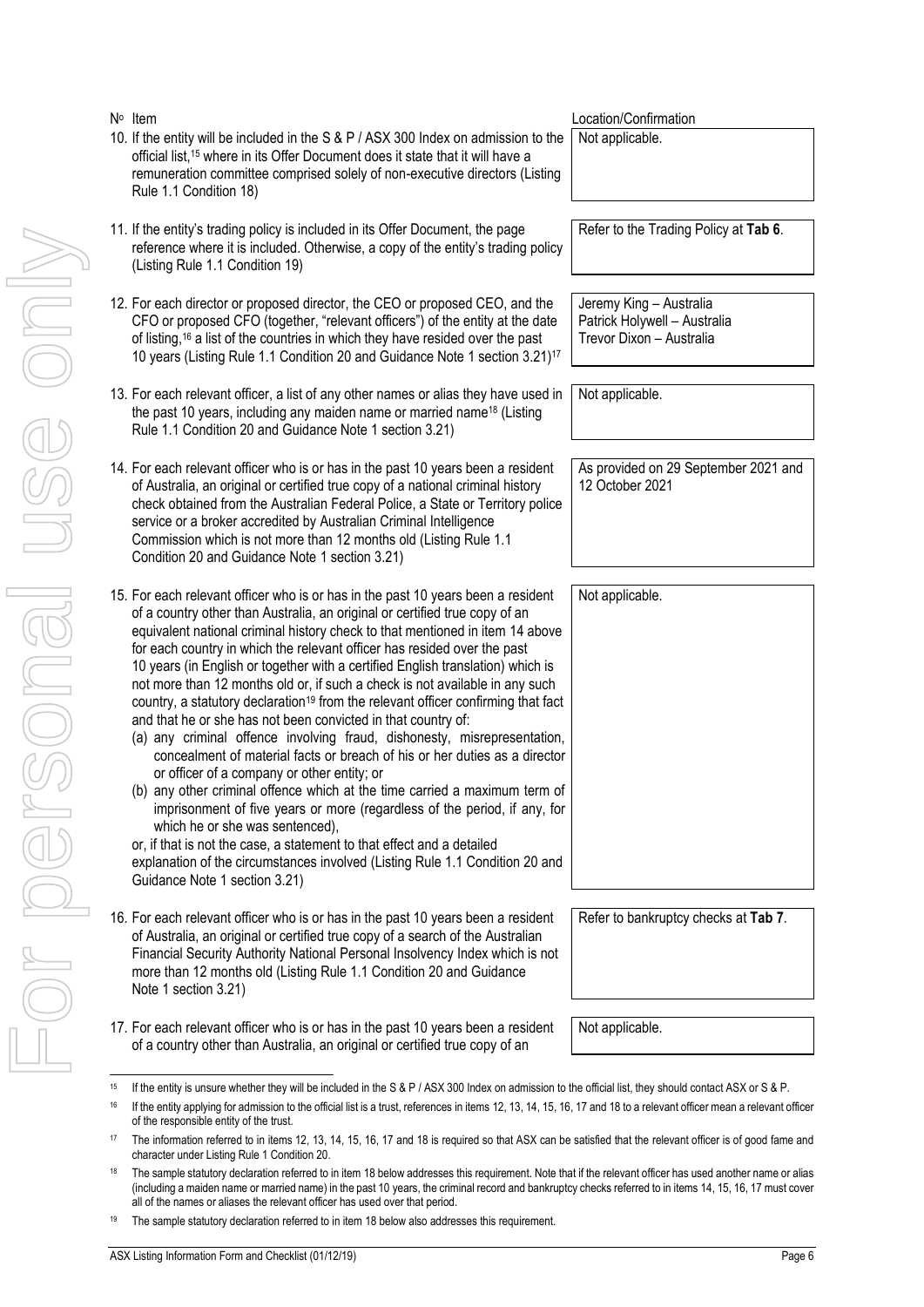- For personal use only Moersonal use onn
- N<sup>o</sup> Item equivalent national bankruptcy check to that mentioned in item [16](#page-5-4) above for each country in which the relevant officer has resided over the past 10 years (in English or together with a certified English translation) which is not more than 12 months old or if such a check is not available in any such country, a statutory declaration<sup>20</sup> from the relevant officer confirming that fact and that he or she has not been declared a bankrupt or been an insolvent under administration in that country or, if that is not the case, a statement to that effect and a detailed explanation of the circumstances involved (Listing Rule 1.1 Condition 20 and Guidance Note 1 section 3.21)
- <span id="page-6-0"></span>18. A statutory declaration<sup>21</sup> from each relevant officer officer specifying whether they have used any other name or alias in the past 10 years and confirming that:
	- (a) the relevant officer has not been the subject of any criminal or civil penalty proceedings or other enforcement action by any government agency in which he or she was found to have engaged in behaviour involving fraud, dishonesty, misrepresentation, concealment of material facts or breach of duty;
	- (b) the relevant officer has not been refused membership of, or had their membership suspended or cancelled by, any professional body on the ground that he or she has engaged in behaviour involving fraud, dishonesty, misrepresentation, concealment of material facts or breach of duty;
	- (c) the relevant officer has not been the subject of any disciplinary action (including any censure, monetary penalty or banning order) by a securities exchange or other authority responsible for regulating securities markets for failure to comply with his or her obligations as a director or officer of a listed entity;
	- (d) no listed entity of which he or she was a relevant officer (or, in the case of a listed trust, in respect of which he or she was a relevant officer of the responsible entity of the trust) at the time of the relevant conduct has been the subject of any disciplinary action (including any censure, monetary penalty, suspension of trading or termination of listing) by a securities exchange or other authority responsible for regulating securities markets for failure to comply with its obligations under the Listing Rules applicable to that entity; and
	- (e) the relevant officer is not aware of any pending or threatened investigation or enquiry by a government agency, professional body, securities exchange or other authority responsible for regulating securities markets that could lead to proceedings or action of the type described in (a), (b), (c) or (d) above,

or, if the relevant officer is not able to give such confirmation, a statement to that effect and a detailed explanation of the circumstances involved (Listing Rule 1.1 Condition 20 and Guidance Note 1 section 3.21)

- 19. A specimen certificate/holding statement for each class of securities to be quoted or a specimen holding statement for CDIs (as applicable)
- 20. Please either:
	- (a) enter "Confirmed" in the column to the right to confirm that the entity has not previously applied for, and been refused or withdrawn its application for, admission to the official list of another securities exchange, or
	- (b) attach a statement explaining the circumstances and state the location of that statement

As provided on 24 September 2021.

Confirmed – however, the Company is currently suspended from the Official List of the ASX.

As provided on 29 September 2021.

Location/Confirmation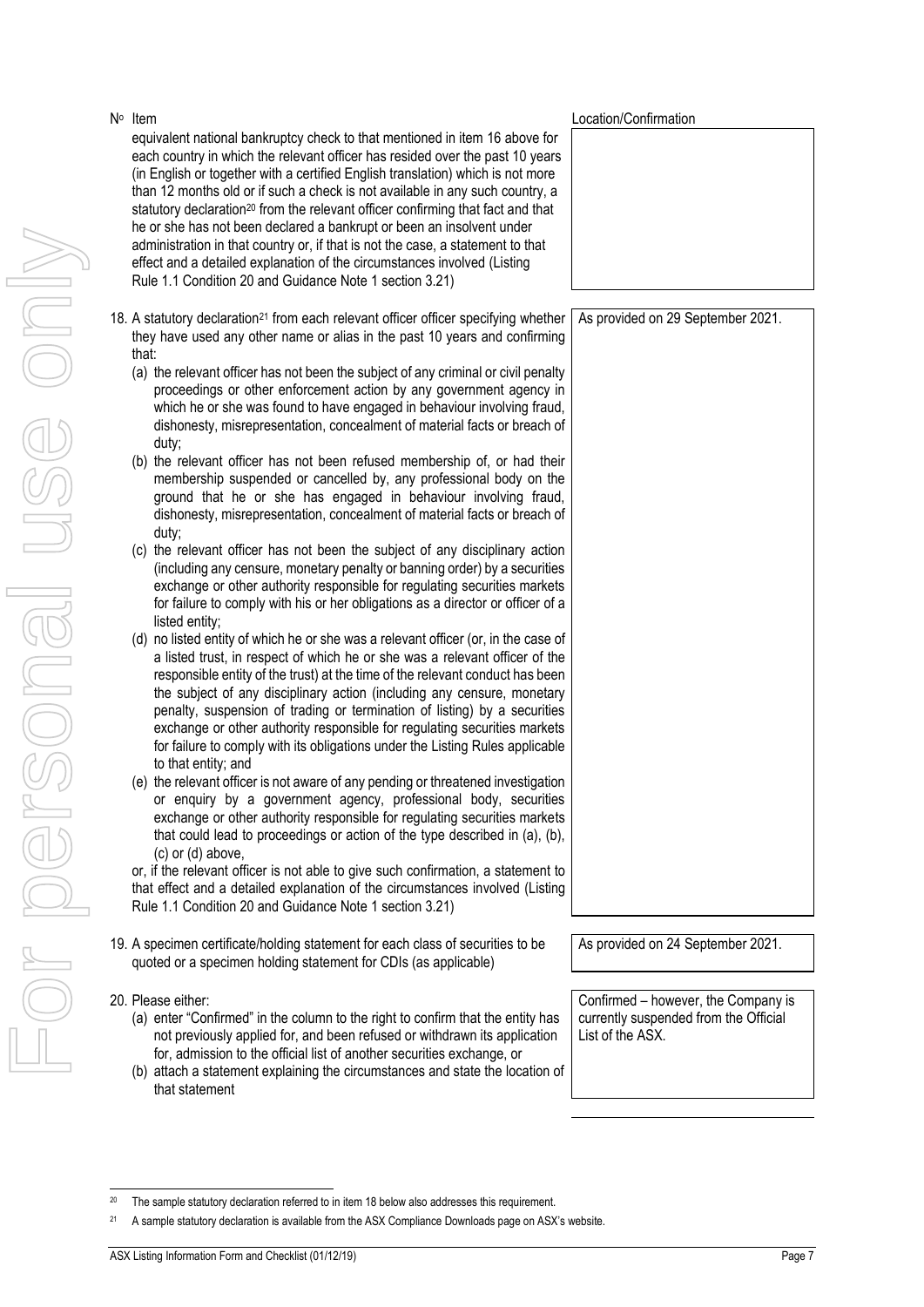#### N<sup>o</sup> Item

21. Please enter "Confirmed" in the column to the right to confirm that the entity has paid its initial listing fee <sup>22</sup>

Location/Confirmation

Confirmed

### **All entities – group structure**

- 22. Where in the Offer Document is there a diagram showing the group structure of the entity, identifying (where applicable) each material child entity and the nature and location of the business activities it undertakes
- 23. If the entity has any material child entities, where in the Offer Document is there a list of all such child entities stating, in each case, its name, where it is incorporated or established, the nature of its business and the entity's percentage holding in it?
- 24. If the entity has any material investments in associated entities for which it will apply equity accounting, where in the Offer Document is there a list of all such associated entities stating, in each case, its name, where it is incorporated or established, the nature of its business and the entity's percentage holding in it?
- 25. If the entity has a material interest in a joint venture, where in the Offer Document is there a description of the joint venture agreement, including the parties to the agreement and their respective rights and obligations under the agreement?
- 26. If the entity does not hold its material assets and business operations directly itself or indirectly through a child entity, where in the Offer Document is there an explanation of why that structure has been employed and the risks associated with it?

# **All entities – capital structure**

- <span id="page-7-0"></span>27. Where in the Offer Document is there a table showing the existing and proposed capital structure of the entity, broken down as follows:
	- (a) the number and class of each equity security and each debt security currently on issue; and
	- (b) the number and class of each equity security and each debt security proposed to be issued between the date of this application and the date the entity is admitted to the official list; and
	- (c) the resulting total number of each class of equity security and debt security proposed to be on issue at the date the entity is admitted to the official list; and
	- (d) the number and class of each equity security proposed to be issued following admission in accordance with material contracts or agreements?

Note: This applies whether the securities are to be quoted on ASX or not. If the entity is proposing to issue a minimum, maximum or oversubscription number of securities, the table should be presented to disclose each scenario.

Bank: National Australia Bank Account Name: ASX Operations Pty Ltd BSB: 082 057 A/C: 494728375

Swift Code (Overseas Customers): NATAAU3202S

Section 5.1 of the Prospectus

Section 5.1 of the Prospectus

Not applicable.

Not applicable.

Section 5.10 of the Prospectus

See Guidance Notes 15 and 15A for the fees payable on the application. You can also use the ASX online equity listing fees calculator: http://www.asx.com.au/prices/cost-listing.htm. Payment should be made either by cheque made payable to ASX Operations Pty Ltd or by electronic funds transfer to the following account:

If payment is made by electronic funds transfer, please email your remittance advice t[o ar@asx.com.au](mailto:ar@asx.com.au) or fax it to (612) 9227-0553, describing the payment as the "initial listing fee" and including the name of the entity applying for admission, the ASX home branch where the entity has lodged its application (ie Sydney, Melbourne or Perth) and the amount paid.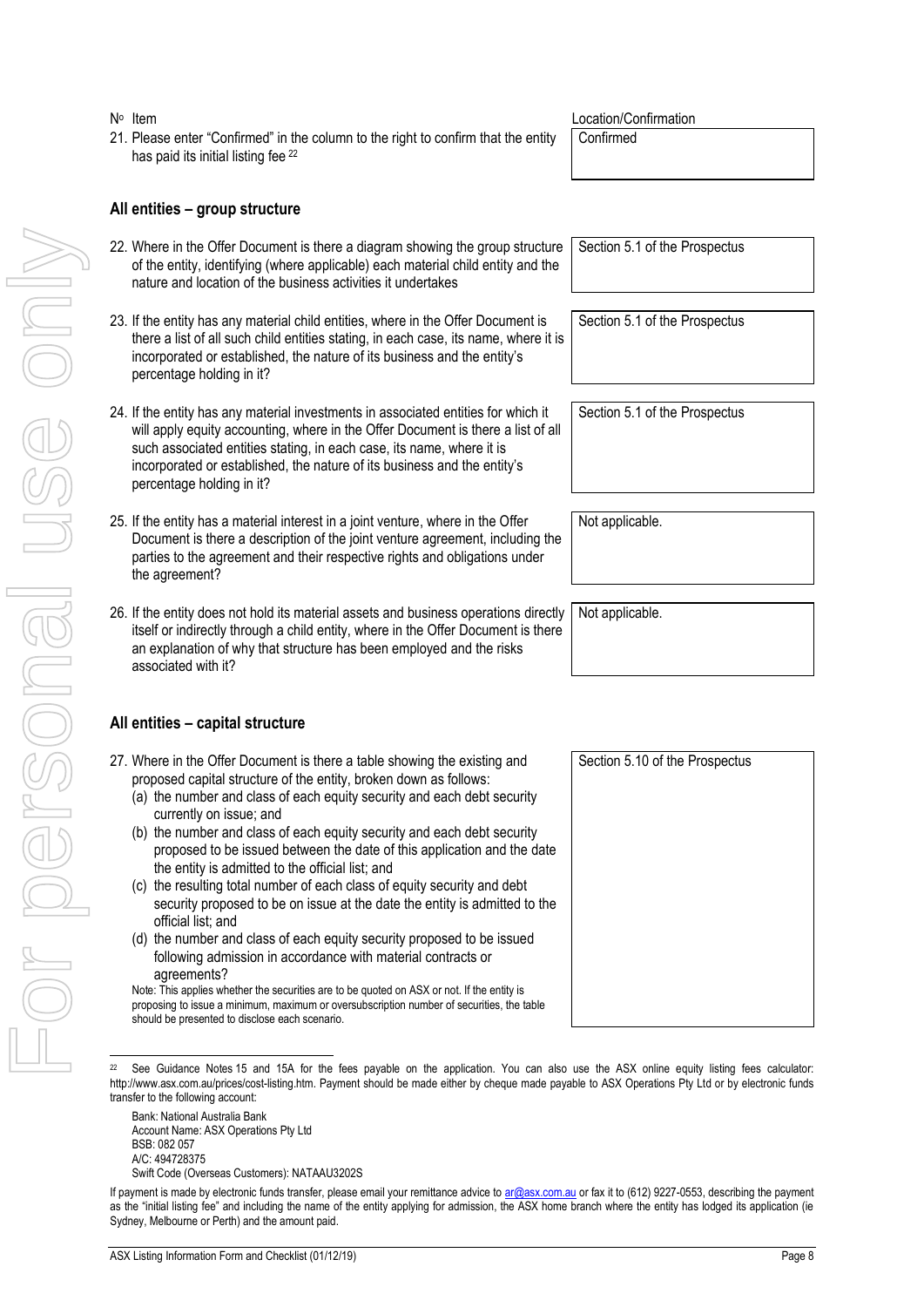Section 5.1 of the Prospectus

Sections 5.1 and 5.5 of the Prospectus

Section 6 of the Prospectus

Location/Confirmation

Section 9 of the Prospectus

Sections 4.11 of the Prospectus

Section 4 of the Prospectus – The Company has obtained a waiver to issue shares at a price of \$0.02 per share (the waiver terms are disclosed at

Section 9.4 of the Prospectus).

Sections 4, 5.10 and 9 of the Prospectus – The Company has obtained a waiver to issue, and have on issue, Options with an exercise price of \$0.03 each (the waiver terms are disclosed at Section 9.4 of the

Prospectus).

Not applicable.

Confirmed.

Section 5.9 of the Prospectus

ASX Listing Information Form and Checklist (01/12/19) **Page 9 Page 9**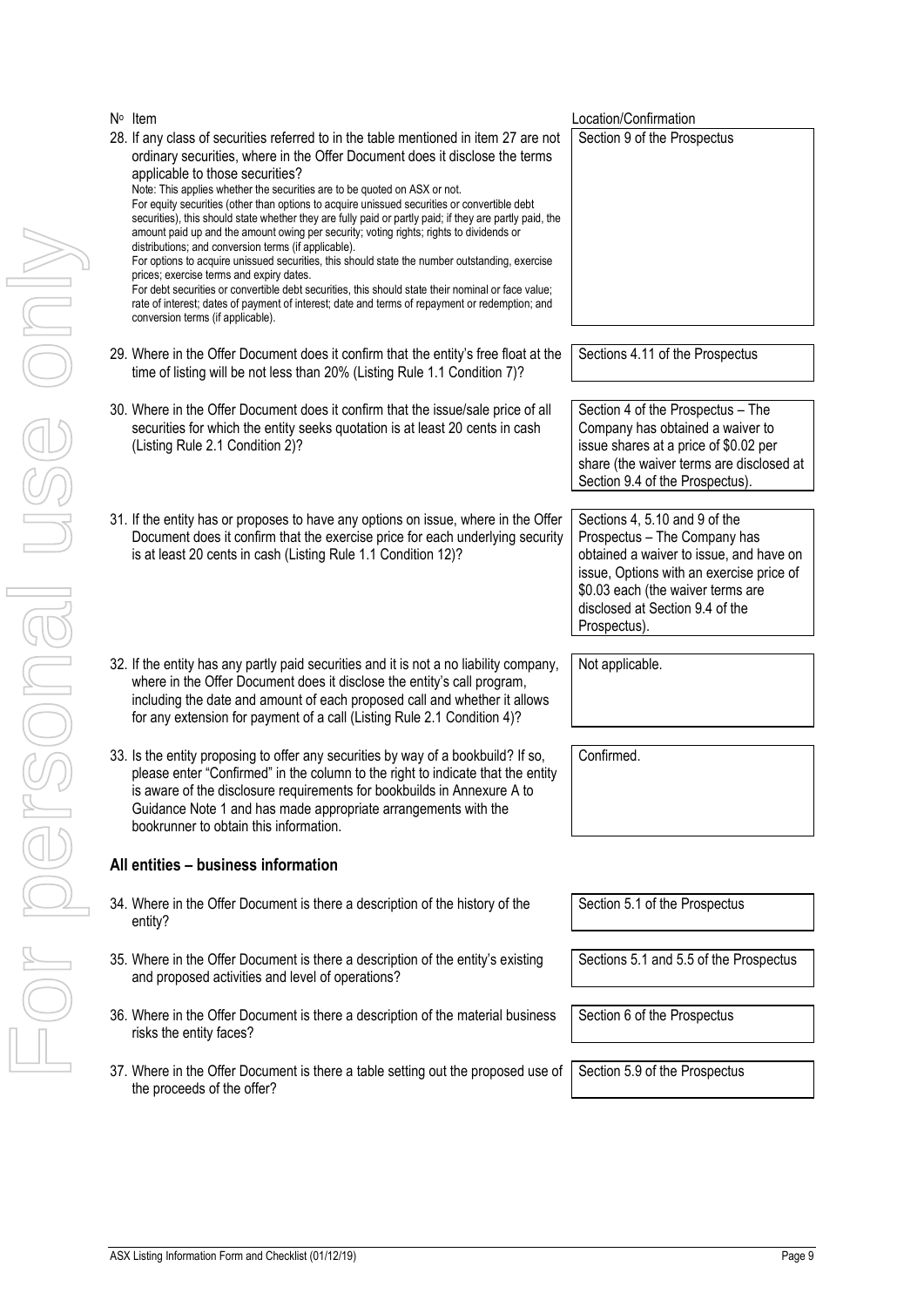#### **All entities – related parties, promoters and advisers**

38. Has the entity undertaken a placement of securities in the last 2 years in which a related party or their associates, a promoter or their associates, or an adviser involved in the offer or their associates, have participated?

#### If so, please attach a statement

N<sup>o</sup> Item

- (a) explaining the circumstances of the placement;
- (b) listing the names and addresses of the participants in the placement, the number of securities they received in the placement and the consideration they provided for those securities; and
- (c) identifying the participants in the placement who are a related party or associate of a related party, a promoter or associate of a promoter, or an adviser or an associate of an adviser.
- 39. Does an adviser to the offer have a material interest in the success of the offer over and above normal professional fees for services rendered in connection with the offer?

If so, where in the Offer Document is there a clear and concise statement explaining in one location all of the interests that adviser has in the success of the offer, including (without limitation):

- (a) the number and type of securities in the entity in which the adviser and its associates currently have a relevant interest;
- (b) details of the consideration paid or provided by the adviser or its associates for the securities referred to in (a) above;
- (c) the fees or other consideration the adviser or an associate may receive for services provided in connection with the offer;
- (d) the fees or other consideration the adviser or an associate may receive under any ongoing mandate they may have with the entity post the offer;
- (e) if the consideration in (c) or (d) above includes any convertible securities (including options, performance shares or performance rights), details of the number and terms of those securities, the percentage of the entity's issued capital at listing they will convert into if they are converted, the value the entity believes the convertible securities are worth and the basis on which the entity has determined that value; and
- (f) if the adviser or any of its associates have participated in a placement of securities by the entity in the preceding 2 years, full details of the securities they received in the placement and the consideration they paid or provided for those securities?

#### **All entities – other information and documents**

- 40. Where in the Offer Document is there a description of the entity's proposed dividend/distribution policy?
- 41. Does the entity have or propose to have a dividend or distribution reinvestment plan?

If so, where are the existence and material terms of the plan disclosed in the Offer Document?

A copy of the terms of the plan Not applicable

42. Does the entity have or propose to have an employee incentive scheme?

If so, where are the existence and material terms of the scheme disclosed in the Offer Document?

Location/Confirmation

Not applicable.

Not applicable.

Section 5.12 of the Prospectus

Not applicable, refer to section 9.2(c) of the Prospectus.

Not applicable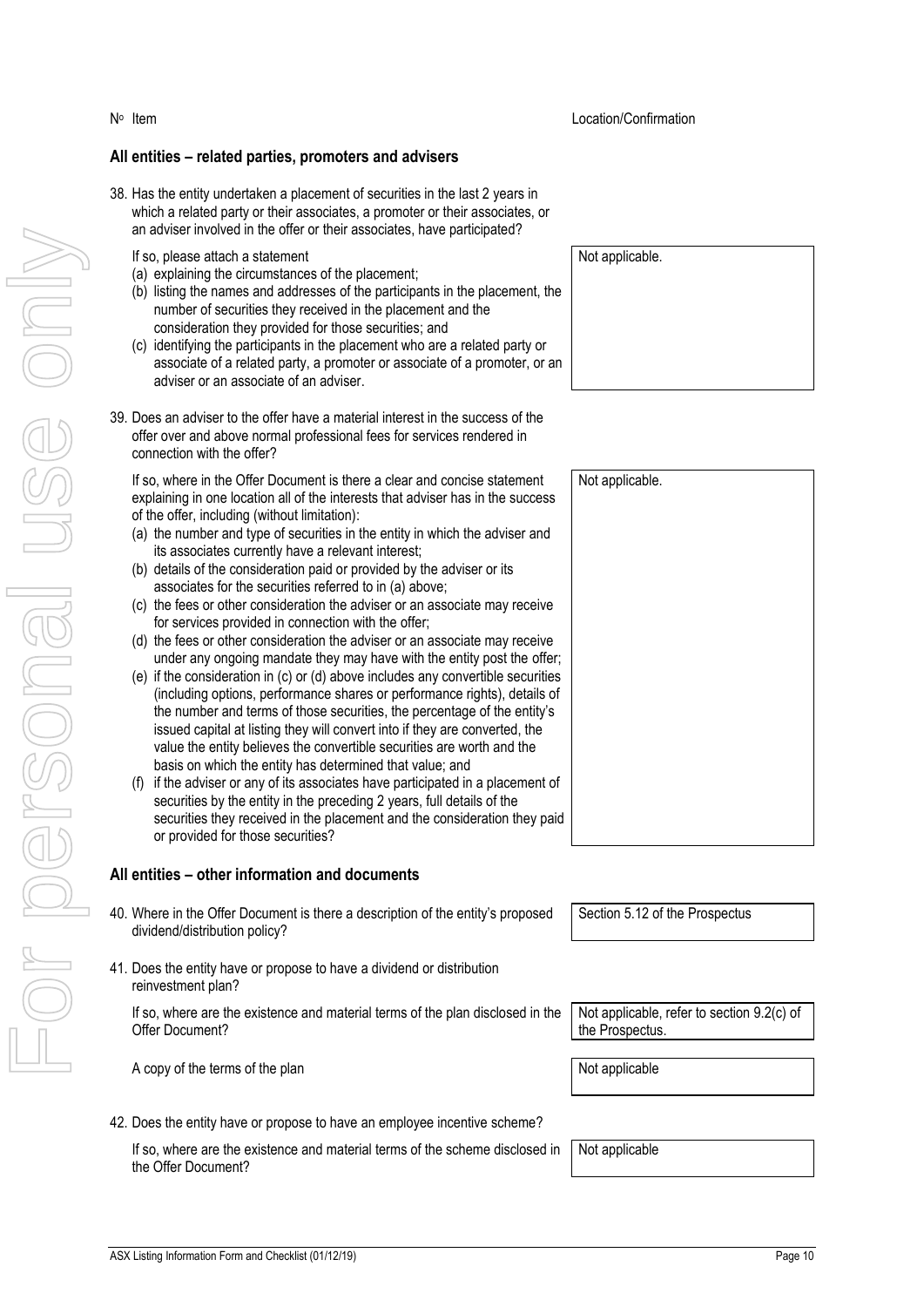- For personal use only JSG ON
- N<sup>o</sup> Item Where in the Offer Document is there a statement as to whether directors<sup>23</sup> are entitled to participate in the scheme and, if they are, the extent to which they currently participate or are proposed to participate?
	- A copy of the terms of the scheme  $\vert$  Not applicable
	- 43. Has the entity entered into any material contracts (including any underwriting agreement relating to the securities to be quoted on ASX)? 24

If so, where are the existence and main terms of those material contracts disclosed in the Offer Document?

Copies of all of the material contracts referred to in the Offer Document Material contracts are at **Tab 8**.

- <span id="page-10-0"></span>44. If the entity is not an externally managed trust and the following information is included in the Offer Document, the page reference where it is included. Otherwise, either a summary of the material terms of, or a copy of, any employment, service or consultancy agreement the entity or a child entity has entered into with:
	- (a) its CEO or proposed CEO;
	- (b) any of its directors or proposed directors; or
	- (c) any other person or entity who is a related party of the persons referred to in (a) or (b) above (Listing Rule 3.16.4)

| Note: this requirement does not apply to an externally managed trust. If the entity applying for<br>admission to the official list is an internally managed trust, references to a CEO, proposed CEO, |
|-------------------------------------------------------------------------------------------------------------------------------------------------------------------------------------------------------|
| director or proposed director mean a CEO, proposed CEO, director or proposed director of the                                                                                                          |
| responsible entity of the trust.                                                                                                                                                                      |

- 45. Please enter "Confirmed" in the column to the right to indicate that the material contracts summarised in the Offer Document include, in addition to those mentioned in item [44,](#page-10-0) any other material contract(s) the entity or a child entity has entered into with:
	- (a) its CEO or proposed CEO;
	- (b) any of its directors or proposed directors; or
	- (c) any other person or entity who is a related party of the persons referred to in (a) or (b) above

Note: this requirement does not apply to an externally managed trust. If the entity applying for admission to the official list is an internally managed trust, references to a CEO, proposed CEO, director or proposed director mean a CEO, proposed CEO, director or proposed director of the responsible entity of the trust.

- 46. Please enter "Confirmed" in the column to the right to indicate that all information that a reasonable person would expect to have a material effect on the price or value of the securities to be quoted is included in or provided with this Information Form and Checklist
- 47. A copy of the entity's most recent annual report The Company's Annual Report dated 30

# **Entities that are trusts**

- 48. Evidence that the entity is a registered managed investment scheme or has an exemption from ASIC from that requirement (Listing Rule 1.1
- 49. If the entity is exempted from the requirement to be a registered managed investment scheme, evidence that its responsible entity is either an

Location/Confirmation Not applicable

Section 8 of the Prospectus

Section 8.4 of the Prospectus

Confirmed.

Confirmed.

June 2021 is at **Tab 9**.

Not applicable.

Not applicable.

<sup>23</sup> If the entity applying for admission to the official list is a trust, references to a director mean a director of the responsible entity of the trust.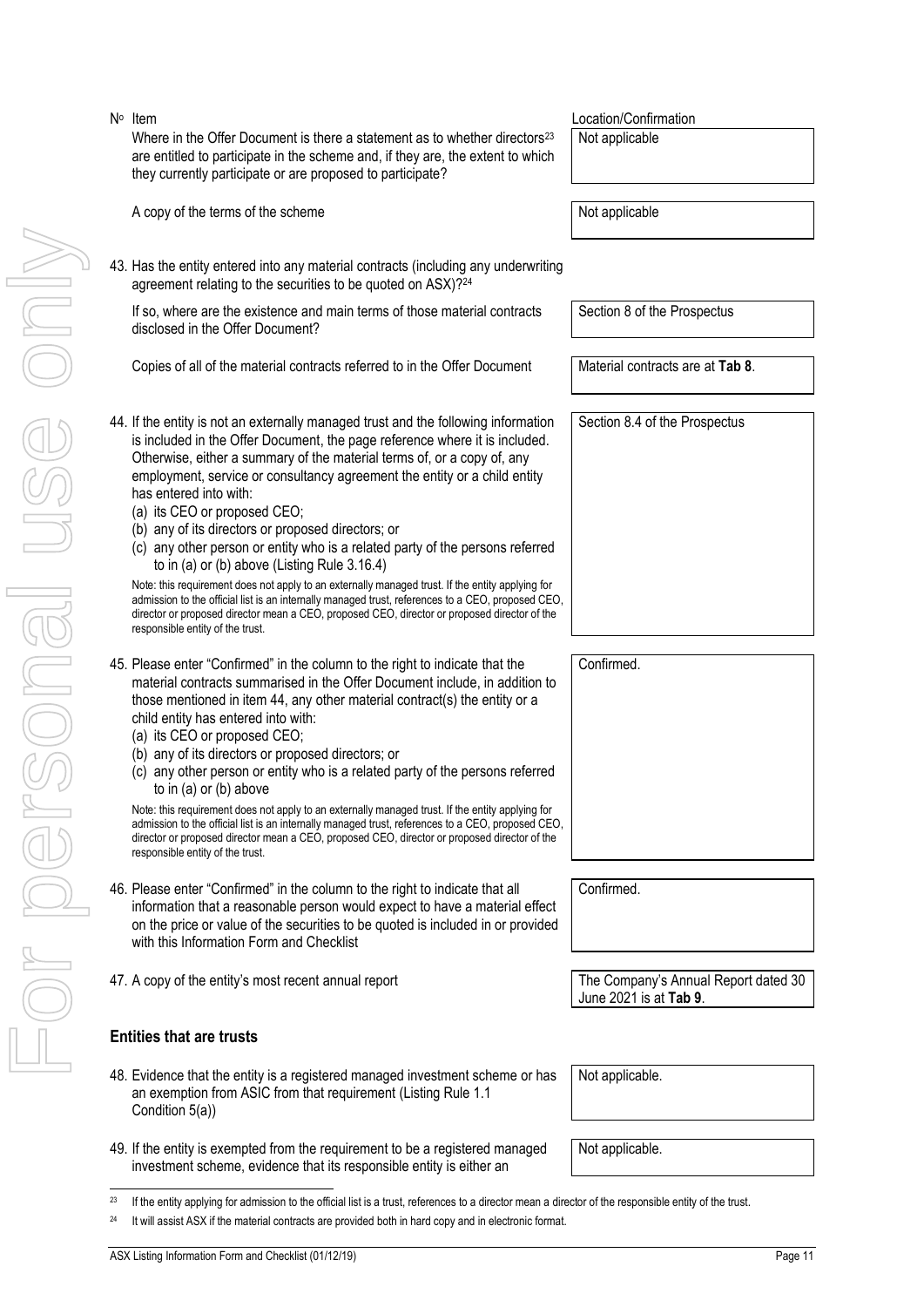- Extilene applying under the profit test is the entity and the statement should be statement should be statement should be statement should be signed by all of the statement should be signed by all of the statement should
- N<sup>o</sup> Item Australian company or registered as a foreign company carrying on business in Australia under the Corporations Act (Listing Rule 1.1 Condition 5(b))
- 50. Please enter "Confirmed" in the column to the right to indicate that the responsible entity is not under an obligation to allow a security holder to withdraw from the trust (Listing Rule 1.1 Condition 5(c))

# **Entities applying under the profit test (Listing Rule 1.2)**

- 51. Evidence that the entity is a going concern or the successor of a going concern (Listing Rule 1.2.1)
- 52. Evidence that the entity has been in the same main business activity for the last 3 full financial years (Listing Rule 1.2.2)
- 53. Audited accounts for the last 3 full financial years, including the audit reports (Listing Rule 1.2.3(a))
- 54. If the entity's last financial year ended more than 6 months and 75 days before the date of this application, audited or reviewed accounts for the last half year (or longer period if available), including the audit report or review (Listing Rule 1.2.3(b))
- 55. A reviewed pro forma statement of financial position, including the review (Listing Rule 1.2.3(c))<sup>25</sup>
- 56. Evidence that the entity's aggregated profit from continuing operations for the last 3 full financial years has been at least \$1 million (Listing Rule 1.2.4)
- 57. Evidence that the entity's profit from continuing operations in the past 12 months to a date no more than 2 months before the date of this application has exceeded \$500,000 (Listing Rule 1.2.5)
- 58. Is there a statement in the Offer Document that the entity's directors<sup>26</sup> have made enquiries and nothing has come to their attention to suggest that the entity is not continuing to earn profit from continuing operations up to the date of the Offer Document

If so, where is it?

If not, please attach such a statement signed by all of the entity's directors<sup>27</sup> (Listing Rule 1.2.6)

# **Entities applying under the assets test (Listing Rule 1.3)**

- 59. Evidence that the entity has:
	- (a) if it is not an investment entity, net tangible assets of at least \$4 million (after deducting the costs of fund raising) or a market capitalisation of at least \$15 million;
	- (b) if it is an investment entity other than pooled development fund, net tangible assets of at least \$15 million; or
	- (c) if it is a pooled development fund, net tangible assets of at least \$2 million (Listing Rule 1.3.1 and 1.3.4)

60. Evidence that: **Refer to Section 5.9 of the Prospectus** Refer to Section 5.9 of the Prospectus

Location/Confirmation

Not applicable.

Not applicable.

Not applicable.

Not applicable.

Not applicable.

Not applicable.

Not applicable.

Not applicable.

Not applicable.

Report at Annexure C of the Prospectus

Refer to the Investigating Accountant's

<sup>&</sup>lt;sup>25</sup> The review must be conducted by a registered company auditor (or if the entity is a foreign entity, an overseas equivalent of a registered company auditor) or independent accountant.

<sup>&</sup>lt;sup>26</sup> If the entity applying for admission to the official list is a trust, the statement should be made by the directors of the responsible entity of the trust.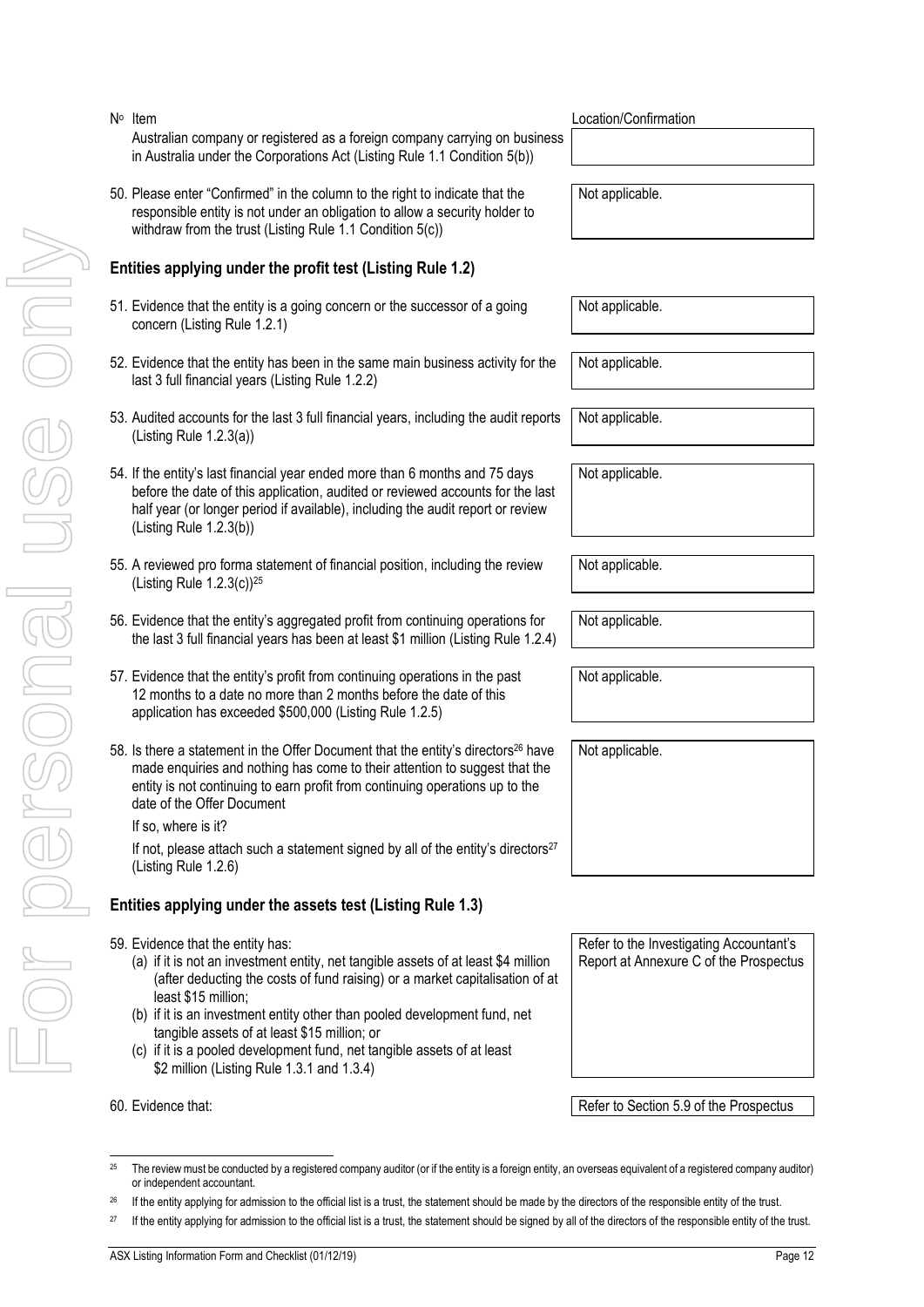| N <sup>o</sup> Item<br>(a) at least half of the entity's total tangible assets (after raising any funds) is<br>not cash or in a form readily convertible to cash; <sup>28</sup> or<br>(b) there are commitments consistent with its stated objectives under Listing<br>Rule 1.3.3(a) to spend at least half of the entity's cash and assets in a<br>form readily convertible to cash                                                                                                                                                                                                                                                                                 | Location/Confirmation                                                             |
|----------------------------------------------------------------------------------------------------------------------------------------------------------------------------------------------------------------------------------------------------------------------------------------------------------------------------------------------------------------------------------------------------------------------------------------------------------------------------------------------------------------------------------------------------------------------------------------------------------------------------------------------------------------------|-----------------------------------------------------------------------------------|
| And if (b) above applies, where in the Offer Document is there an<br>expenditure program setting out those commitments (Listing Rule 1.3.2)                                                                                                                                                                                                                                                                                                                                                                                                                                                                                                                          |                                                                                   |
| 61. Where in the Offer Document is there a statement setting out the objectives<br>the entity is seeking to achieve from its admission and the offer (Listing<br>Rule 1.3.3(a))?                                                                                                                                                                                                                                                                                                                                                                                                                                                                                     | Refer to Section 5.5 of the Prospectus                                            |
| 62. Is there a statement in the Offer Document that the entity has enough<br>working capital at the time of its admission to carry out those stated<br>objectives?<br>If so, where is it?                                                                                                                                                                                                                                                                                                                                                                                                                                                                            | Refer to Section 5.9 of the Prospectus                                            |
| If not, attach a statement by an independent expert confirming that the entity<br>has enough working capital to carry out its stated objectives (Listing<br>Rule 1.3.3(b))                                                                                                                                                                                                                                                                                                                                                                                                                                                                                           |                                                                                   |
| 63. Evidence that the entity's working capital (as shown in its reviewed pro forma<br>statement of financial position under listing Rule 1.3.5(d)) is at least<br>\$1.5 million (Listing Rule 1.3.3(c))                                                                                                                                                                                                                                                                                                                                                                                                                                                              | Refer to Section 5.9 of the Prospectus                                            |
| 64. Audited accounts for the last 2 full financial years, including the audit reports<br>(Listing Rule $1.3.5(a)$ )                                                                                                                                                                                                                                                                                                                                                                                                                                                                                                                                                  | Refer to the previous annual reports at<br>Tab <sub>9</sub>                       |
| 65. If the entity's last financial year ended more than 6 months and 75 days<br>before the date of this application, audited or reviewed accounts for the last<br>half year (or longer period if available), including the audit report or review<br>(Listing Rule $1.3.5(b)$ )                                                                                                                                                                                                                                                                                                                                                                                      | Refer to the previous annual reports at<br>Tab <sub>9</sub>                       |
| 66. If the entity has in the 12 months before the date of this application acquired,<br>or is proposing in connection with its application for admission to acquire,<br>another entity or business that is significant in the context of the entity,<br>audited accounts for the last 2 full financial years for that other entity or<br>business, including the audit reports (Listing Rule 1.3.5(c) first bullet point)                                                                                                                                                                                                                                            | Not applicable                                                                    |
| 67. If the entity has in the 12 months before the date of this application acquired,<br>or is proposing in connection with its application for admission to acquire,<br>another entity or business that is significant in the context of the entity and<br>the last full financial year for that other entity or business ended more than<br>6 months and 75 days before the date of this application, audited or<br>reviewed accounts for the last half year (or longer period if available) from<br>the end of the last full financial year for that other entity or business,<br>including the audit report or review (Listing Rule 1.3.5(c) second bullet point) | Not applicable                                                                    |
| 68. A reviewed pro forma statement of financial position, including the review<br>(Listing Rule 1.3.5(d)) <sup>29</sup>                                                                                                                                                                                                                                                                                                                                                                                                                                                                                                                                              | Refer to the Investigating Accountant's<br>Report at Annexure C of the Prospectus |

# **Entities with restricted securities**

69. A statement setting out a list of any person (either on their own or together with associates) who has held a relevant interest in at least 10% of the

Refer to Section 5.11 of the Prospectus

<sup>&</sup>lt;sup>28</sup> In deciding if an entity's total tangible assets are in a form readily convertible to cash, ASX would normally not treat inventories or receivables as readily convertible to cash.

<sup>&</sup>lt;sup>29</sup> The review must be conducted by a registered company auditor (or if the entity is a foreign entity, an overseas equivalent of a registered company auditor) or independent accountant.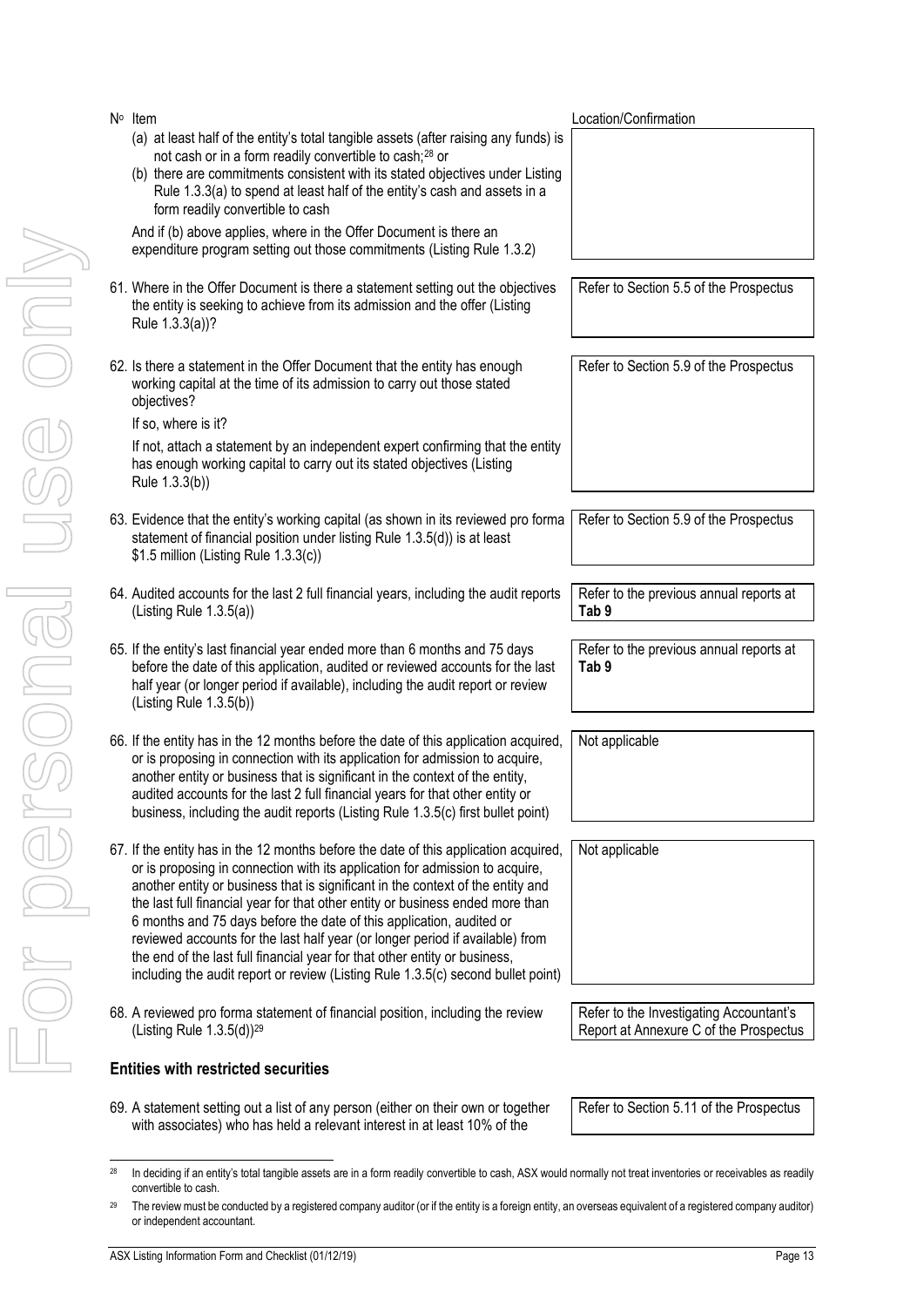- For personal use only MIUO PORSONAI USS ON
- N<sup>o</sup> Item entity's voting securities at any time in the 12 months before the date of this application
- 70. A completed ASX Restricted Securities Table<sup>30</sup> Provided at **Tab 10.**
- <span id="page-13-0"></span>71. Copies of all restriction deeds (Appendix 9A) entered into in relation to restricted securities (Listing Rule 9.1(b))<sup>31</sup>
- <span id="page-13-1"></span>72. A list of all security holders sent a restriction notice (Appendix 9C) in relation to restricted securities and a sample of the restriction notice (Listing Rule  $9.1(c)$ <sup>32</sup>
- 73. If the entity intends to use a third party to maintain its issuer sponsored subregister, a written undertaking from that third party to comply with Listing Rule 9.1(e) (Listing Rule 9.1(f))
- 74. Are any of the restricted securities in a class that is not intended to be quoted on ASX?

If so, a sample of the share certificate for the restricted securities with the statement required under Listing Rule 9.1(g)(iii).

Copies of the undertaking(s) from a bank or recognised trustee to hold the certificates for the restricted securities in escrow (Listing Rule 9.1(g)(iv))

If the entity intends to use a third party to maintain its certificated subregister, a written undertaking from that third party to comply with Listing Rule 9.1(g) (Listing Rule 9.1(h))

### **Entities (other than mining exploration entities and oil and gas exploration entities) with classified assets**<sup>33</sup>

- 75. Within the 2 years preceding the date of the entity's application for admission to the official list, has the entity acquired, or entered into an agreement to acquire, a classified asset from any person?
	- If so, where in the Offer Document does it disclose:
	- (a) the date of the acquisition or agreement;
	- (b) full details of the classified asset, including any title particulars;
	- (c) the name of the vendor;
	- (d) if the vendor was not the beneficial owner of the classified asset at the date of the acquisition or agreement, the name of the beneficial owner(s);
	- (e) details of the relationship between the vendor (or, if the vendor was not the beneficial owner of the classified asset at the date of the acquisition

- ASX will advise which restricted securities are required to be escrowed via a restriction notice under Listing Rule 9.1 as part of the admission and quotation decision. If properly completed restriction notices have not been provided to all such securities advised by ASX, that will need to be rectified prior to admission occurring and quotation commencing.
- A "classified asset" is defined in Listing Rule 19.12 as:
	- (a) an interest in a mining exploration area or oil and gas exploration area or similar tenement or interest;
	- (b) an interest in intangible property that is substantially speculative or unproven, or has not been profitably exploited for at least three years, and which entitles the entity to develop, manufacture, market or distribute the property;
	- (c) an interest in an asset which, in ASX's opinion, cannot readily be valued; or
	- (d) an interest in an entity the substantial proportion of whose assets (held directly, or through a controlled entity) is property of the type referred to in paragraphs (a), (b) and (c) above.

Not applicable

Location/Confirmation

As provided on 13 December 2021.

Not applicable.

As provided on 24 September 2021.

As provided on 13 December 2021.

As provided on 13 December 2021.

As provided on 24 September 2021.

<sup>30</sup> An electronic copy of the ASX Restricted Securities Table is available from the ASX Compliance Downloads page on ASX's website.

<sup>&</sup>lt;sup>31</sup> ASX will advise which restricted securities are required to be escrowed via a restriction deed under Listing Rule 9.1 as part of the admission and quotation decision. If properly completed restriction deeds and related undertakings have not been provided for all such securities advised by ASX, that will need to be rectified prior to admission occurring and quotation commencing.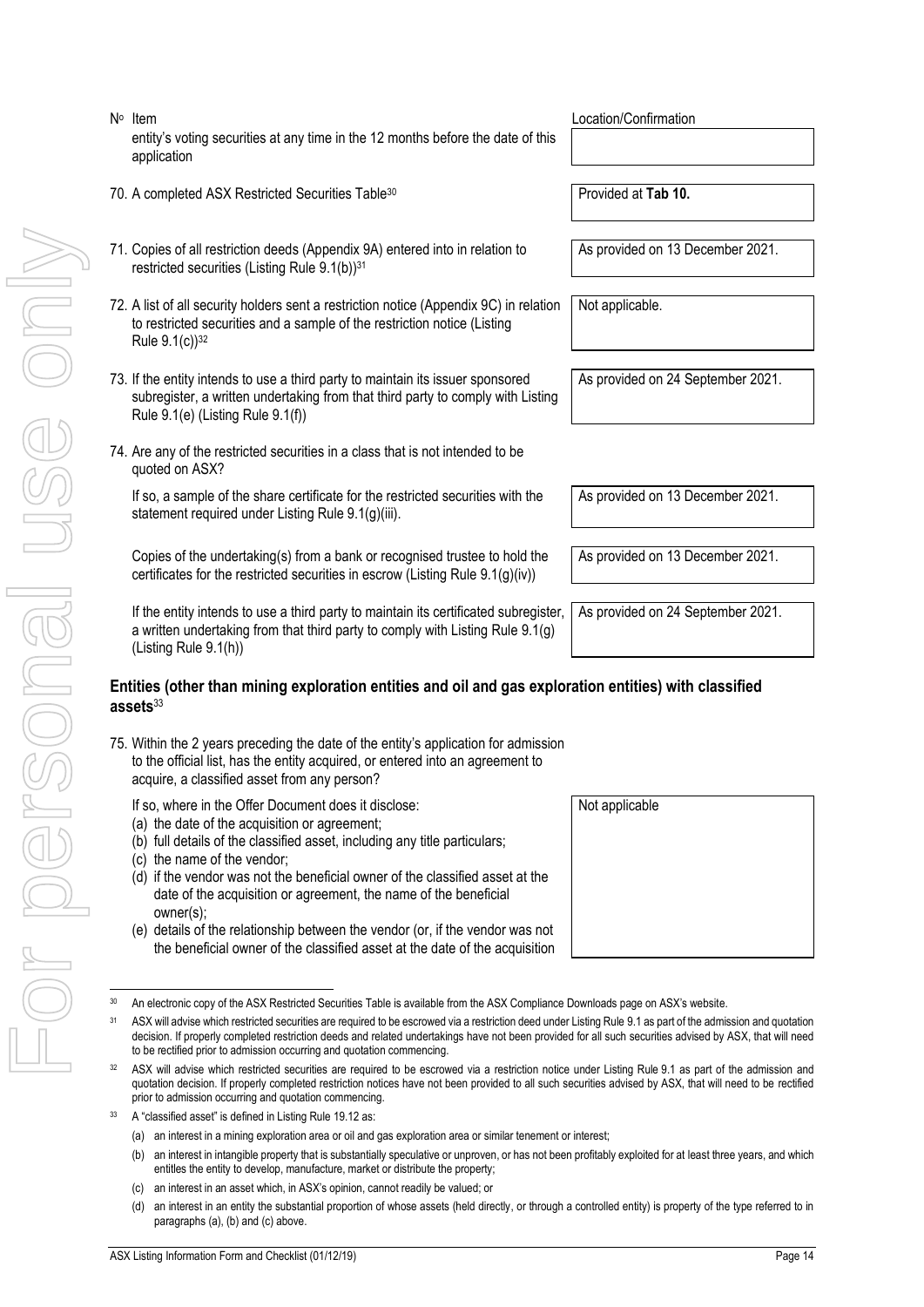34 ASX may require evidence to support expenditure claims.

For personal use only r personal use onny

N<sup>o</sup> Item or agreement, between the beneficial owner(s)) and the entity or any related party or promoter of, or adviser to, the entity; and

(f) details of the purchase price paid or payable and all other consideration (whether legally enforceable or not) passing directly or indirectly to the vendor,

and, if the vendor acquired the classified asset from a third party within that 2 year period, the equivalent details to those set out above in relation to the arrangements between the vendor and the third party?

Is the vendor (or, if the vendor was not the beneficial owner of the classified asset at the date of the acquisition or agreement, are any of the beneficial owner(s)) a related party or promoter of the entity or an associate of a related party or promoter of the entity?

If so, please enter "Confirmed" in the column to the right to indicate that the consideration paid by the entity for the classified asset was solely restricted securities, save to the extent it involved the reimbursement of expenditure incurred by the vendor in developing the classified asset<sup>34</sup> or the entity was not required to apply the restrictions in Appendix 9B under Listing Rule 9.2 (Listing Rule 1.1 Condition 11)

If cash is being paid or proposed to be paid in connection with the acquisition of a classified asset from a related party or promoter, please provide supporting documentation to demonstrate that it was for the reimbursement of expenditure incurred by the vendor in developing the classified asset

Please also provide a copy of the agreement(s) relating to the acquisition entered into by the entity and any expert's report or valuation obtained by the entity in relation to the acquisition

# **Mining entities**

76. A completed Appendix 1A Information Form and Checklist Annexure 1 (Mining Entities)<sup>35</sup>

# **Oil and gas entities**

77. A completed Appendix 1A Information Form and Checklist Annexure 2 (Oil and Gas Entities)<sup>36</sup>

# **Entities incorporated or established outside of Australia**

78. A completed Appendix 1A Information Form and Checklist Annexure 3 (Foreign Entities)<sup>37</sup>

# **Externally managed entities**

79. A completed Appendix 1A Information Form and Checklist Annexure 4 (Externally Managed Entities)<sup>38</sup>

Location/Confirmation

Not applicable

Not applicable

Not applicable

Attached

Not applicable

Not applicable

Not applicable